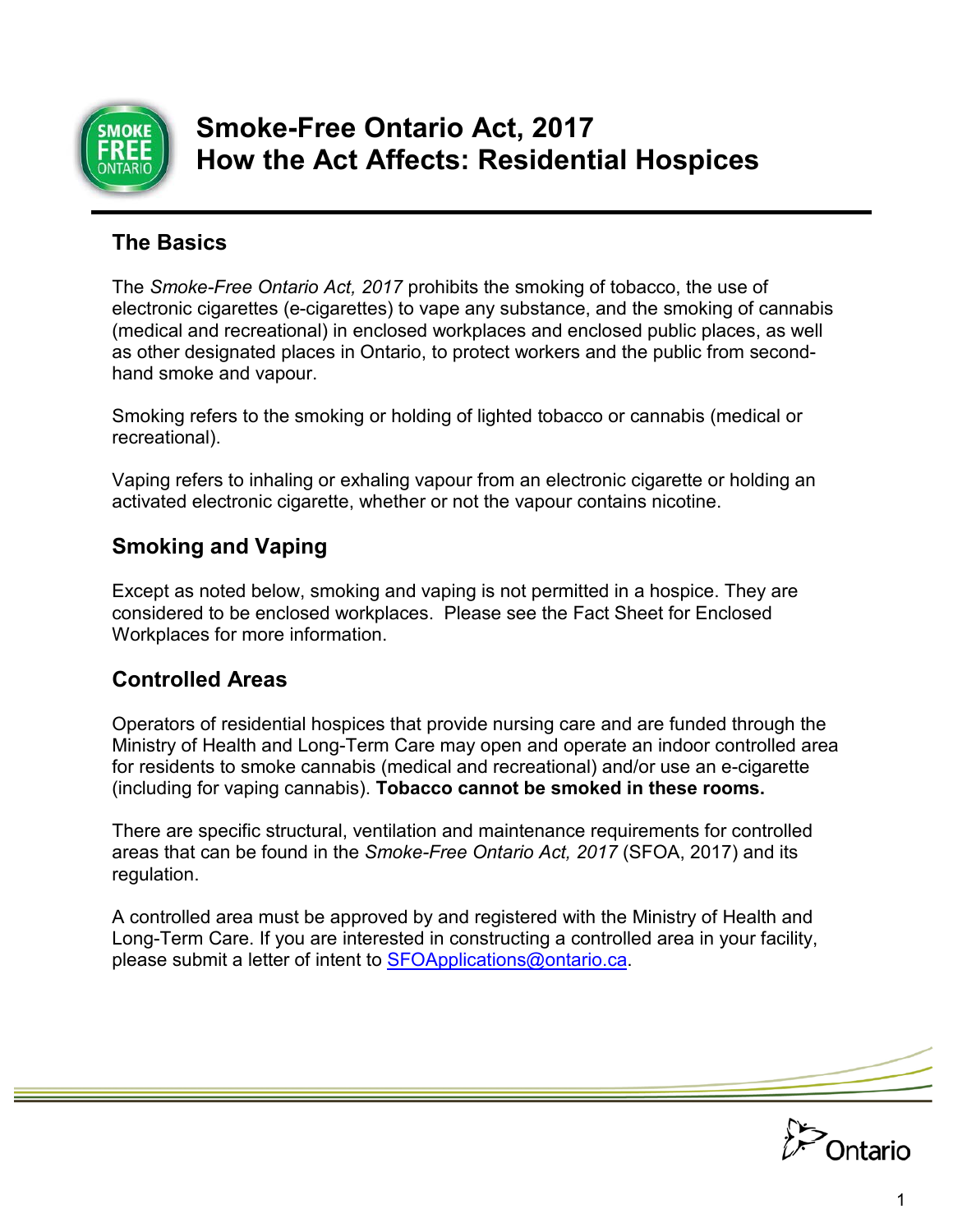## **Proprietor and Employer Obligations for Controlled Areas**

A residential hospice with a controlled area must ensure that:

- It is registered with the Ministry of Health and Long-Term Care.
- It complies with the SFOA, 2017 and its regulation.
- Only residents can smoke cannabis or vape in the controlled area. (Guests may accompany residents, but they are not allowed to smoke cannabis or vape in the room.).
- Residents of the facility who want to smoke cannabis or vape in the controlled area must, in the opinion of the proprietor or employer, be able to smoke cannabis or vape independently and without employee assistance.
- Employees are not required to enter the controlled area.
- Required signs are posted outside the controlled area:
	- o A copy of the sign entitled "Controlled Areas in Certain Residential Facilities" accessible through a website of the Government of Ontario
	- $\circ$  A sign indicating the maximum number of people allowed in the controlled area.

#### **Enforcement**

Local public health units will carry out inspections of controlled areas and respond to complaints regarding smoking and vaping in residential hospices.

### **Penalties**

An individual who violates the prohibition on smoking or vaping in the smoke-free and vape-free areas of a residential hospice may be charged with an offence, and on conviction could be subject to a maximum fine of \$1,000 (for a first offence) or \$5,000 (for any subsequent offence).

An employer or proprietor that fails to fulfill their responsibility under the law respecting controlled areas may be charged with an offence and if convicted, could face a maximum fine:

- For individuals: \$1,000 (for a first offence); \$5,000 (two or more offences).
- For corporations: \$100,000 (for a first offence); \$300,000 (two or more offences).

This fact sheet is intended as a quick reference only and should not be considered to be legal advice. For more information, please contact your local Public Health Unit.